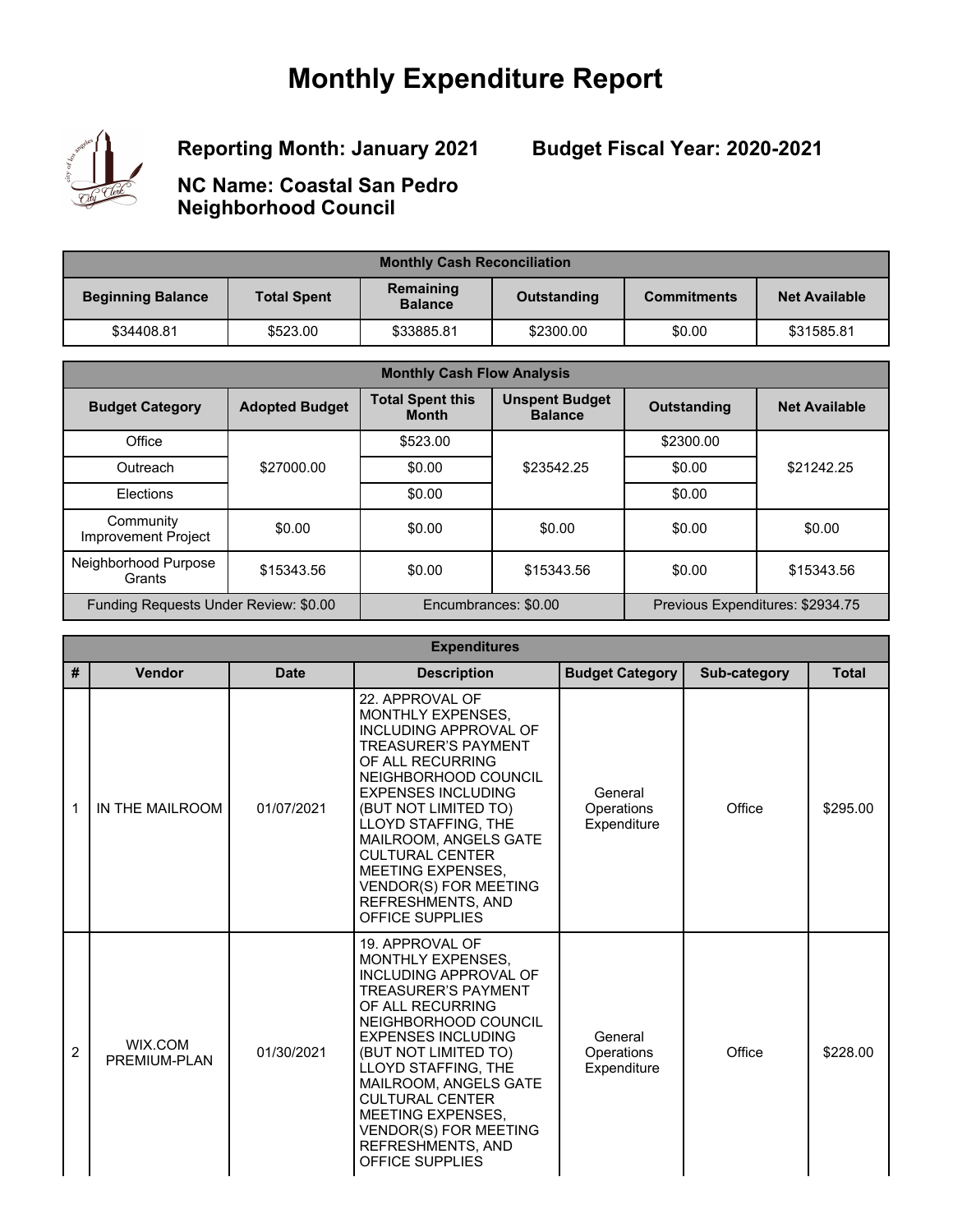**Subtotal: \$523.00**

| <b>Outstanding Expenditures</b> |               |             |                                                                                                                                                                                                                                  |                                      |              |              |
|---------------------------------|---------------|-------------|----------------------------------------------------------------------------------------------------------------------------------------------------------------------------------------------------------------------------------|--------------------------------------|--------------|--------------|
| #                               | <b>Vendor</b> | <b>Date</b> | <b>Description</b>                                                                                                                                                                                                               | <b>Budget Category</b>               | Sub-category | <b>Total</b> |
|                                 | ANDREW MENZES | 01/12/2021  | APPROVAL OF MONTHLY<br><b>EXPENSES, INCLUDING</b><br>APPROVAL OF<br><b>TREASURER'S PAYMENT</b><br>OF ALL RECURRING<br>NEIGHBORHOOD COUNCIL<br><b>EXPENSES INCLUDING</b><br>(BUT NOT LIMITED TO)<br>LLOYD STAFFING. THE<br>MAILRO | General<br>Operations<br>Expenditure | Office       | \$2300.00    |
| <b>Subtotal: Outstanding</b>    |               |             |                                                                                                                                                                                                                                  |                                      | \$2300.00    |              |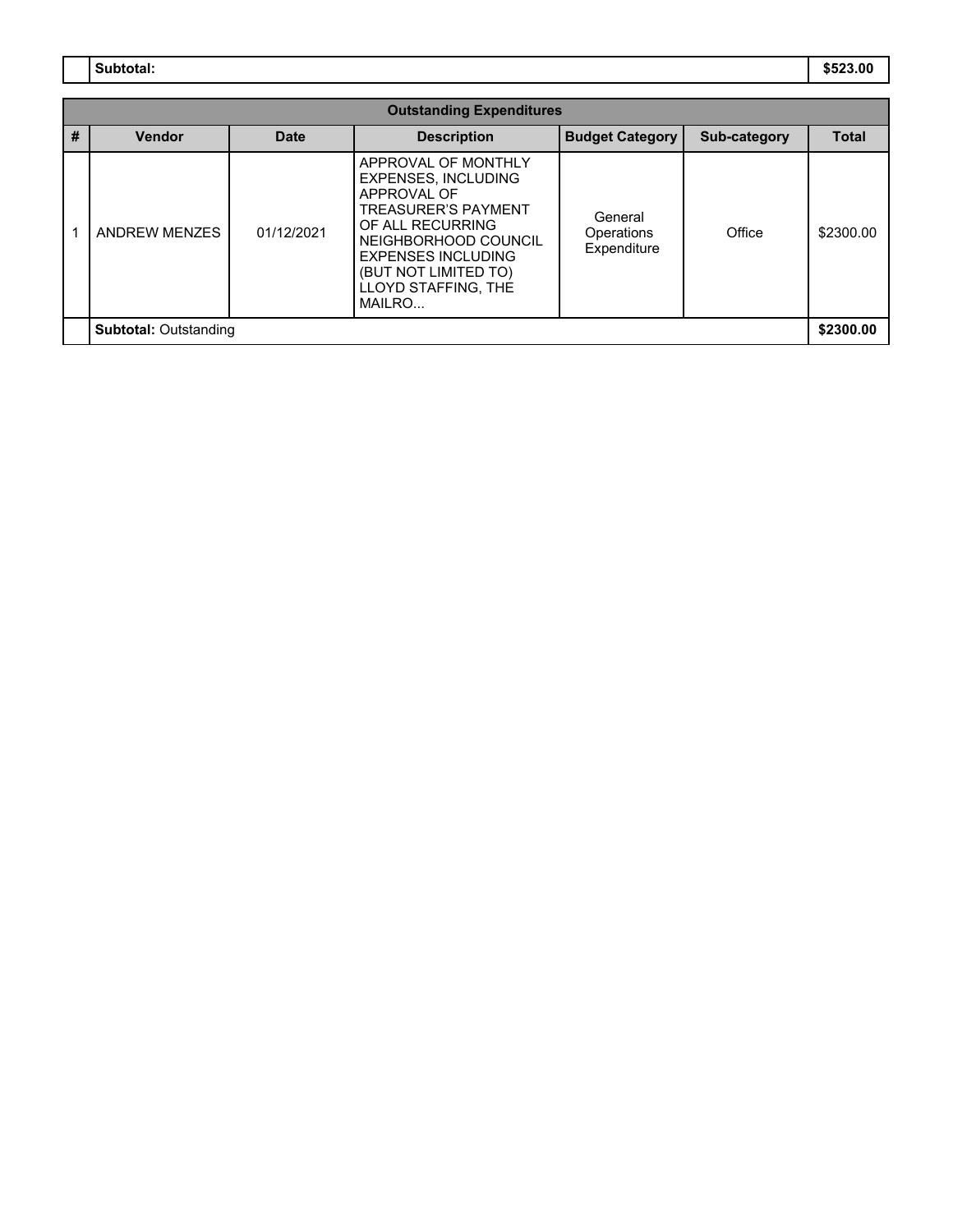

#### The Mailroom-Virtual Office Services

Attn: Kristina Smith 1840 S Gaffey St Suite 102 San Pedro, CA 90731 United States

Phone: 310-918-8650 ksmith-mailroom@mail.com City of Los Angeles BTRC# 0000109027-0001-9

### Bill To:

#### Coastal San Pedro Neighborhood Council

l.dominguez@yahoo.com

| <b>Description</b>                                                                                                                                                                                                                                                                                                                                                                        | Quantity | <b>Price</b> | Amount       |
|-------------------------------------------------------------------------------------------------------------------------------------------------------------------------------------------------------------------------------------------------------------------------------------------------------------------------------------------------------------------------------------------|----------|--------------|--------------|
| DEC 2020 Services<br>VIRTUAL OFFICE SERVICES: Includes printing and assembly of agenda packets for<br>monthly meeting, printing of committee reports, agendas & meeting support<br>documents requested by committee chairs; and physical posting of notices at<br>Mailroom. Finalizing and sending correspondence. Also includes telephone<br>answering service. Flat monthly rate \$125. | 1        | \$125.00     | \$125.00     |
| MONTHLY WEBSITE SERVICES DEC 2020<br>Uploading and general maintenance of website files including announcement of<br>upcoming meetings and events, posting of agendas/minutes and other related files.<br>Flat monthly rate of \$50.                                                                                                                                                      | 1        | \$50.00      | \$50.00      |
| MONTHLY STORAGE FEES DEC 2020<br>Storage fees for storing sound equipment, file cabinet w/files, current printer, old<br>outdated printer & sorter, paper goods, canopy, banners, etc.                                                                                                                                                                                                    | 1        | \$50.00      | \$50.00      |
| SOCIAL MEDIA/FMAIL BLAST MONTHLY FFF<br>NOV 2020: Emails sent through Constant Contact to stakeholder list announcing<br>upcoming committee meetings and monthly meetings. Also includes posting of<br>meetings on CSPNC Facebook page.                                                                                                                                                   | 1        | \$25.00      | \$25.00      |
| Constant Contact - DEC 2020<br>Constant Contact Service @ \$45 per month. Paid by Mailroom due to CSPNC<br>purchase card on file no longer being valid.                                                                                                                                                                                                                                   | 1        | \$45.00      | \$45.00      |
|                                                                                                                                                                                                                                                                                                                                                                                           |          | Subtotal     | \$295.00     |
|                                                                                                                                                                                                                                                                                                                                                                                           |          | Shipping     | \$0.00       |
|                                                                                                                                                                                                                                                                                                                                                                                           |          | <b>Total</b> | \$295.00 USD |

## **INVOICE**

Invoice #: 006-CSPNC Invoice date: Jan 6, 2021 Reference: DEC 2020 SERVICES Due date: Jan 16, 2021

> Amount due: **\$295.00**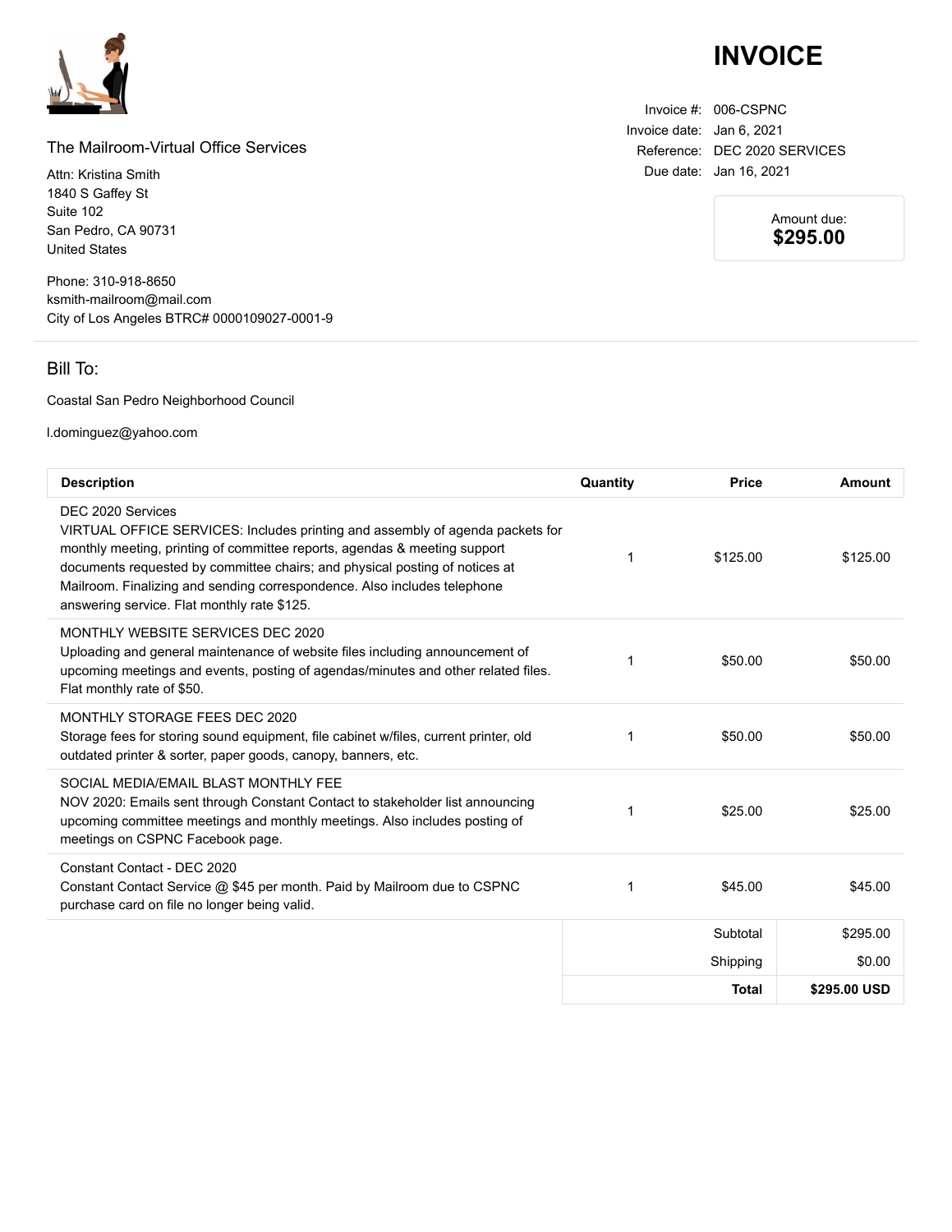## THE MAILROOM

1840 S. GAFFEY STREET **SUITE 102** SAN PEDRO, CA 90731 3105141797

01/06/2021 - 17:48 PST

Sale

Total \$295.00 MasterCard ...0817

Name on Card

Auth Code 007874 Trans ID PJ0071014215 Merchant No ...3929

Thank you for your business!

**Customer copy**